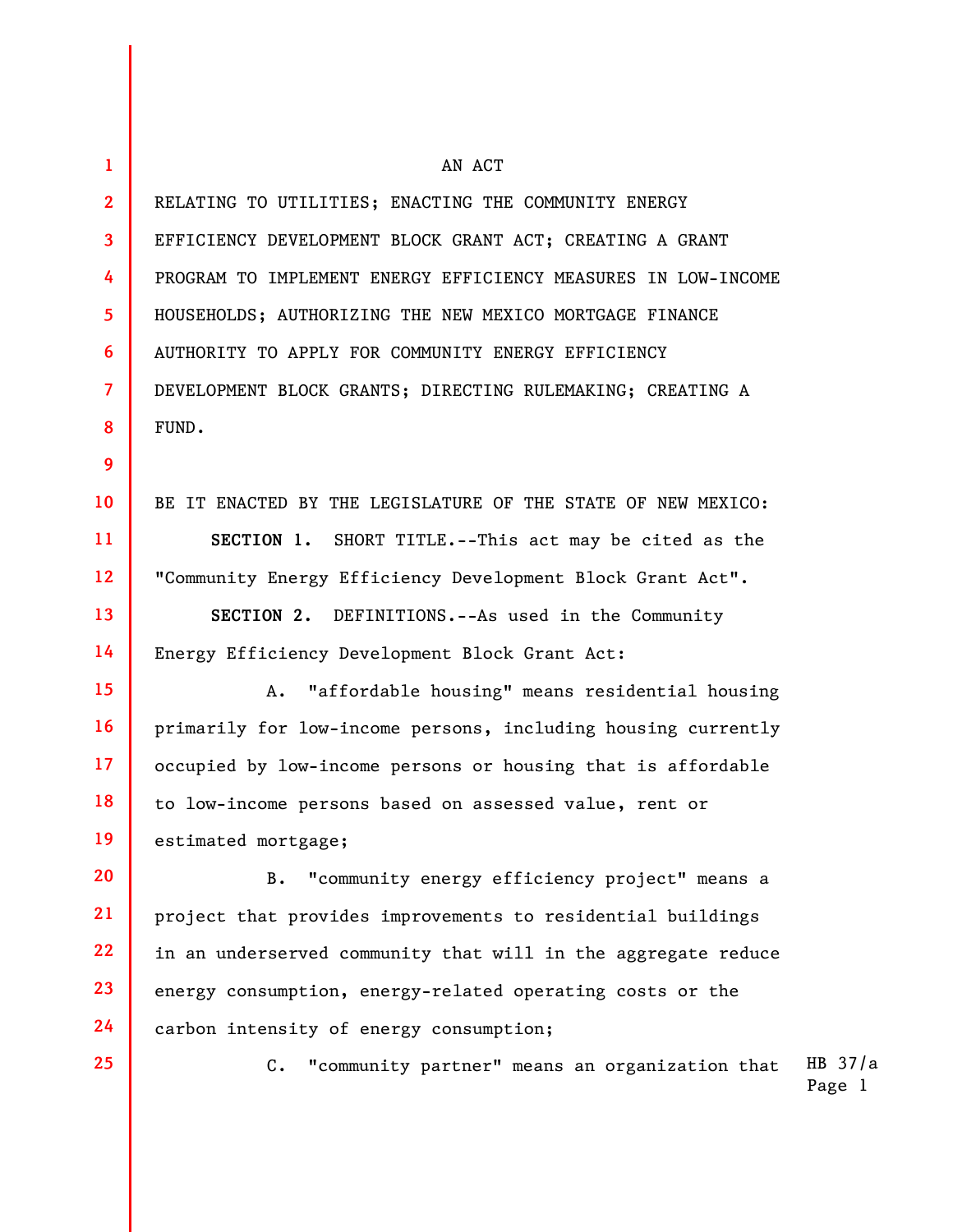provides services or outreach to an underserved community to implement a community energy efficiency project;

1

2

3

4

5

6

7

8

9

10

11

12

13

14

15

16

17

D. "department" means the energy, minerals and natural resources department;

E. "division" means the energy conservation and management division of the department;

F. "energy efficiency" means measures that target efficient energy consumer behavior, equipment or devices and result in a decrease in energy consumption without reducing the amount or quality of energy services, and includes health and safety measures that use efficient equipment or devices to improve indoor air or drinking water quality;

G. "low-income person" means an individual, couple or family whose annual household adjusted gross income, as defined in Section 62 of the federal Internal Revenue Code of 1986, as that section may be amended or renumbered, does not exceed two hundred percent of the federal poverty level;

18 19 20 21 22 23 24 25 H. "registered apprenticeship program that promotes diversity" means an apprenticeship program registered pursuant to the Apprenticeship Assistance Act that encourages diversity among participants, participation by those underrepresented in the industry associated with the apprenticeship program and participation from disadvantaged communities as determined by the workforce solutions department;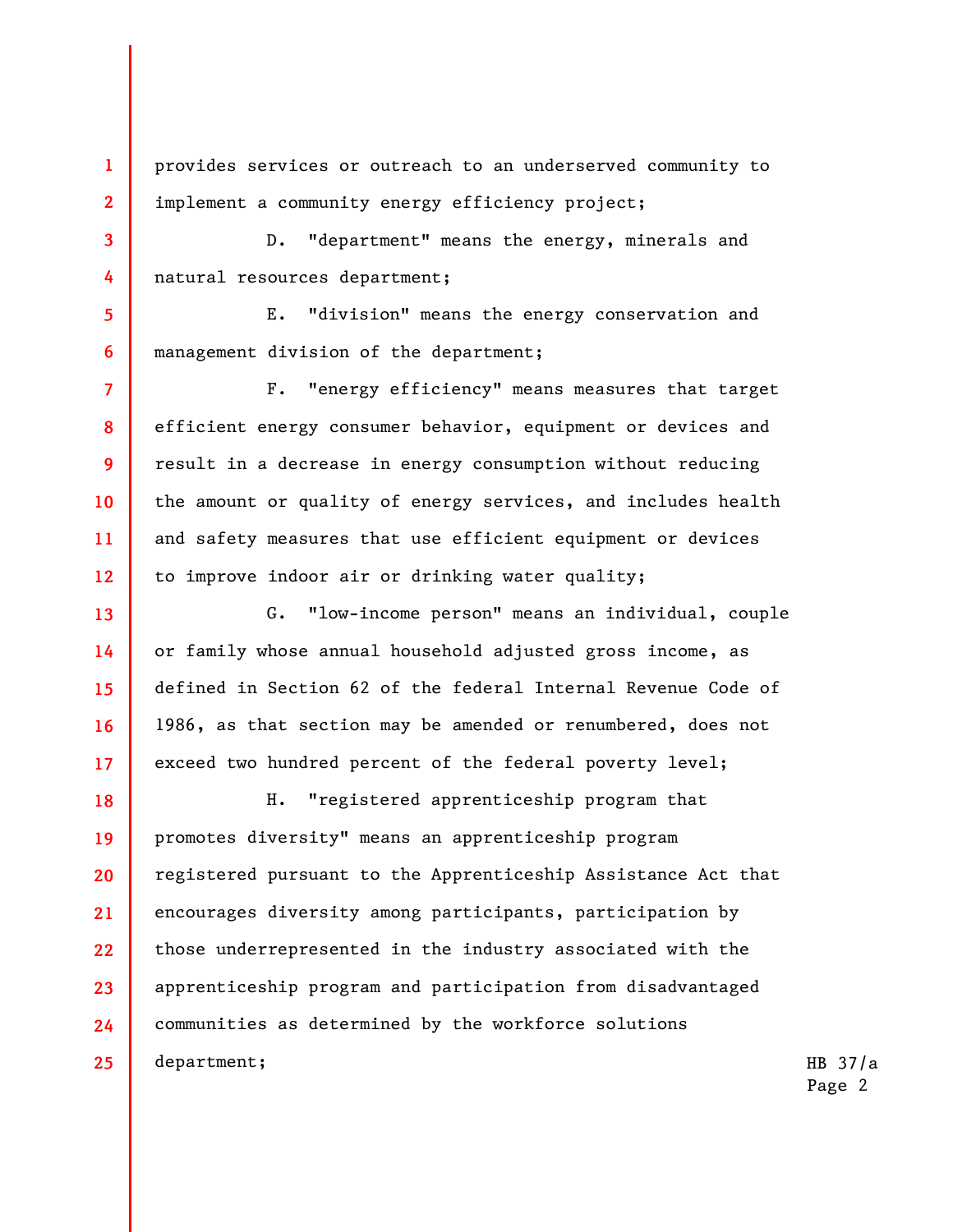HB 37/a 1 2 3 4 5 6 7 8 9 10 11 12 13 14 15 16 17 18 19 20 21 22 23 24 25 I. "residential housing" means: (1) a building, structure or portion thereof that is primarily occupied or designed for or intended primarily for occupancy as a residence by one or more households, including congregate housing, manufactured homes and other facilities; or (2) real property that is offered for sale or lease for the construction or location on that real property of a building, structure or portion thereof that is intended primarily for occupancy as a residence by one or more households; and J. "underserved community" means an area in the state, including a county, municipality or neighborhood, or subset of an area, where: (1) the median adjusted gross income, as defined in Section 62 of the Internal Revenue Code of 1986, as that section may be amended or renumbered, does not exceed two hundred percent of the federal poverty level; or (2) there is a high energy burden or limited access to energy efficiency services as determined by department rule. SECTION 3. COMMUNITY ENERGY EFFICIENCY DEVELOPMENT BLOCK GRANT--PROGRAM CREATED--RULEMAKING--REPORT TO LEGISLATURE.-- A. The "community energy efficiency development

Page 3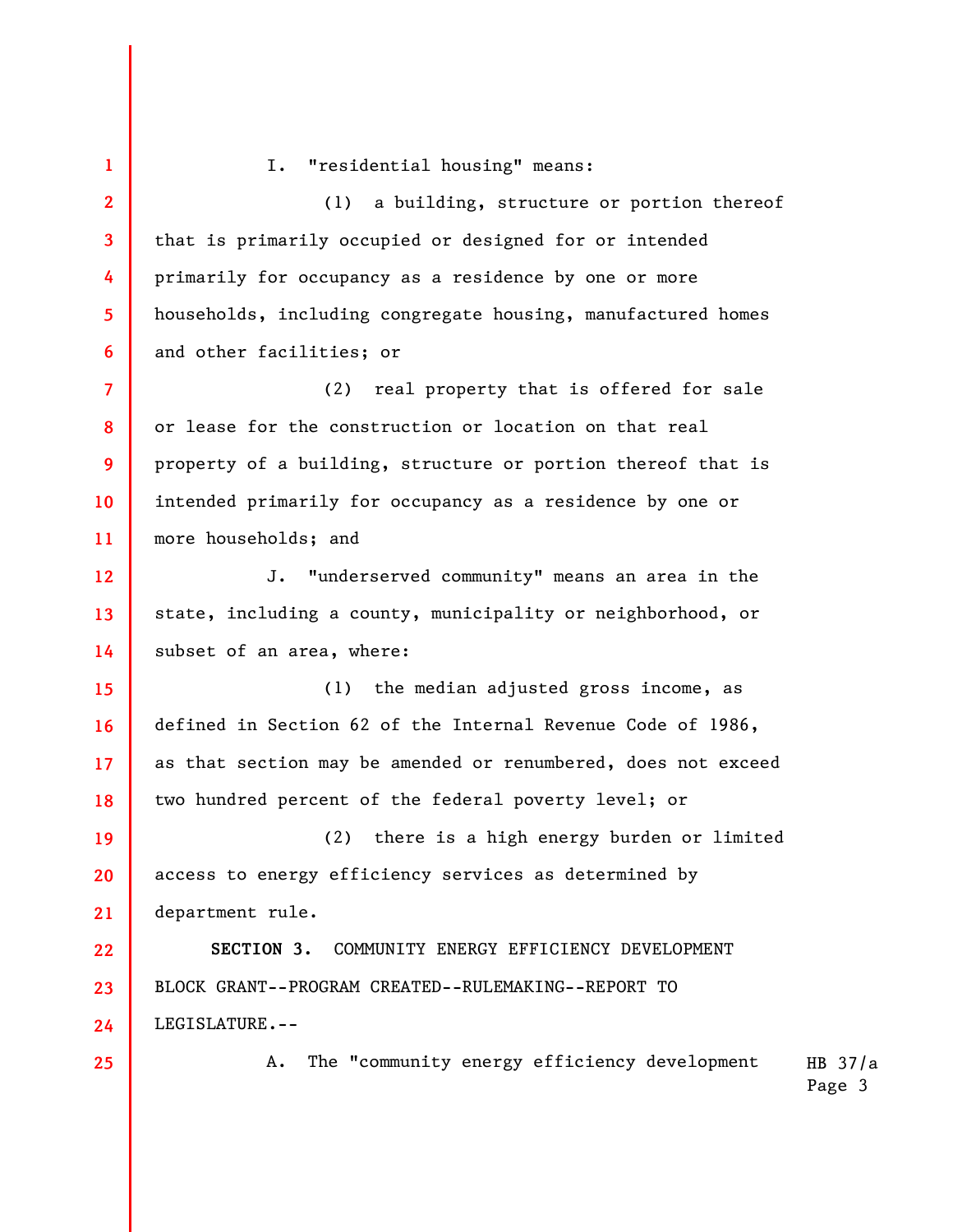1 2 3 4 5 6 7 8 9 10 11 12 13 14 15 16 17 18 19 20 21 22 23 24 25 program" is created and shall be administered by the division. B. If state or federal funds have been deposited into the community energy efficiency block grant fund, the department shall: (1) adopt rules to: (a) administer the community energy efficiency development program; (b) restrict eligibility for certain funds, if required by the entity that provided the funding to the program; (c) govern the acceptance, evaluation and prioritization of applications submitted by qualified entities for grants made pursuant to the Community Energy Efficiency Development Block Grant Act; (d) determine whether the status of a person or household is low-income; and (e) assess whether the value, rent or estimated mortgage of residential housing is affordable to low-income persons; (2) solicit, review and prioritize community energy efficiency project applications; (3) make grants for community energy efficiency projects from the community energy efficiency development block grant fund; and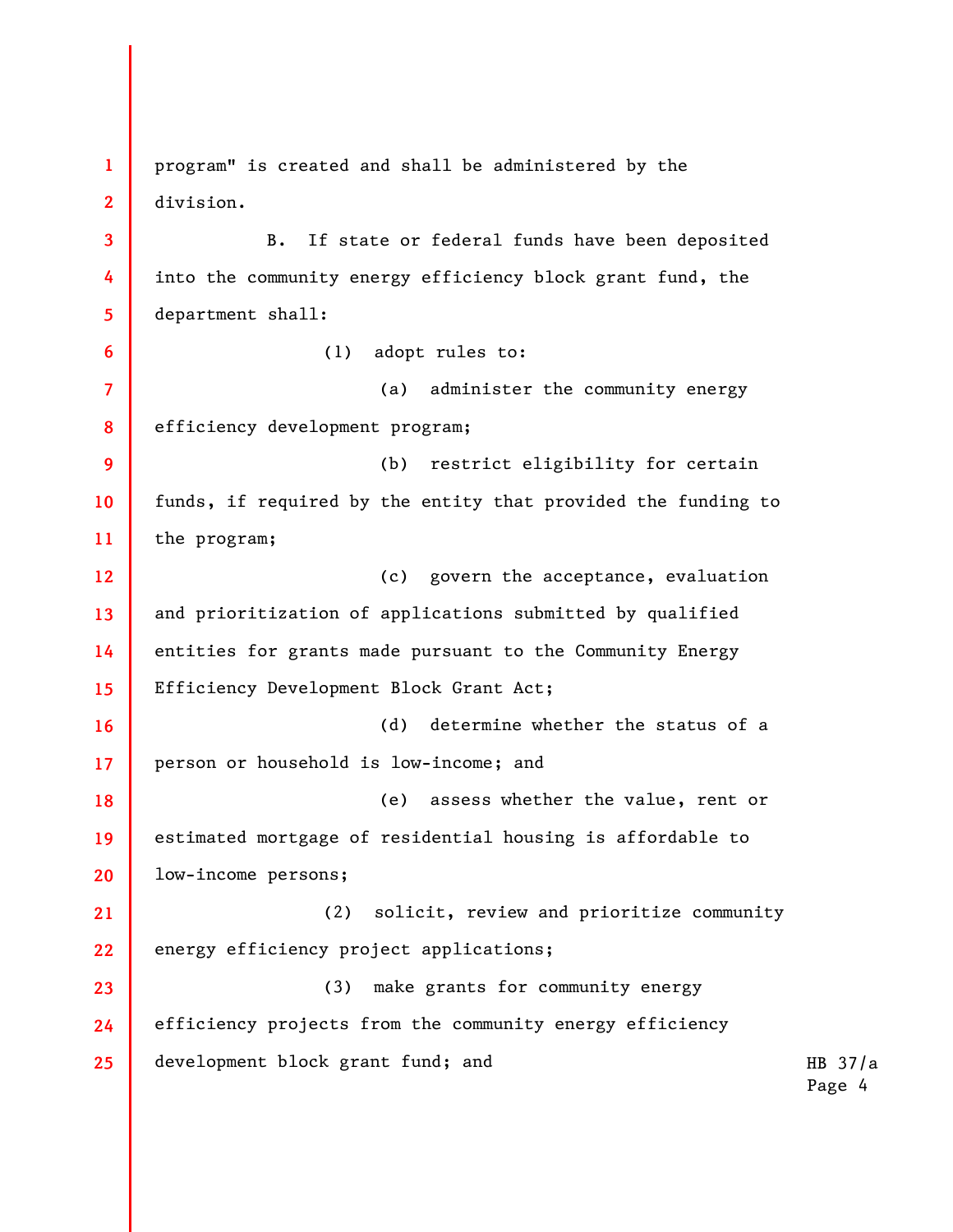1 2 3 4 5 6 7 8 9 (4) approve and enter into contracts with grantees to implement selected community energy efficiency projects; provided that the contracts shall include project performance measures, penalties or other provisions that ensure the successful completion of the projects in accordance with Article 9, Section 14 of the constitution of New Mexico and shall require reporting on project performance, energy savings and non-energy benefits resulting from the energy efficiency measures.

10 11 12 13 14 C. The department shall not be required to carry out the responsibilities in Subsection B of this section in any year that there are insufficient funds available for making grants in the community energy efficiency block grant fund.

15 16 17 18 19 20 D. In a year in which state or federal funds have been deposited into the community energy efficiency block grant fund or in which a community energy efficiency project is in operation, the department and the New Mexico mortgage finance authority shall coordinate the work done in the state to implement energy efficiency measures.

HB 37/a 21 22 23 24 25 E. By November 1 of each year in which a community energy efficiency project is in operation, the department shall provide to the interim legislative committee that addresses the status of the development of energy efficiency measures and programs a report on the status of participation

Page 5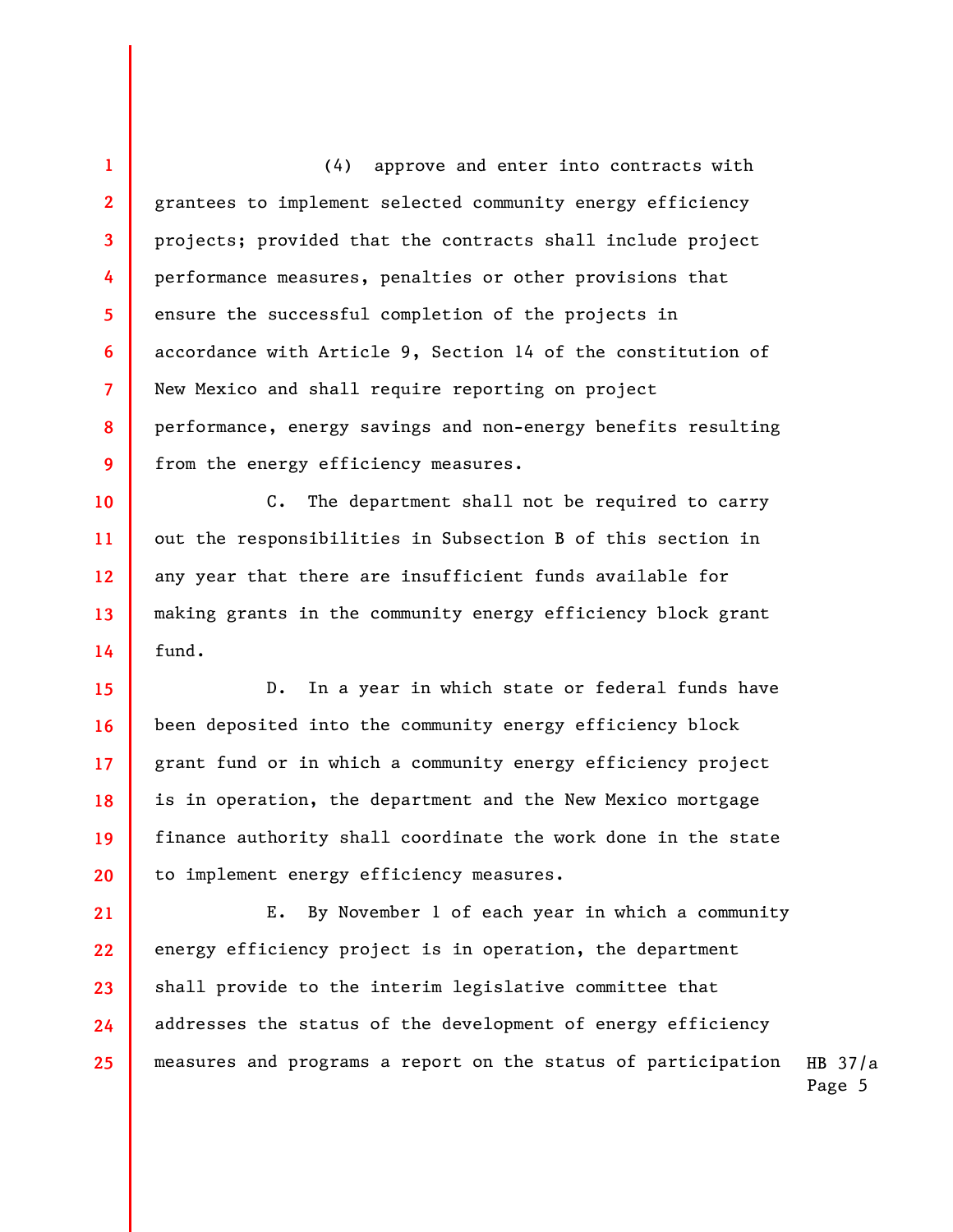1 2 3 4 5 6 7 8 9 10 11 12 13 14 15 16 17 18 19 20 21 22 23 24 25 in the community energy efficiency development program by people in underserved communities, the types of projects funded by grants made through the program and any recommended changes with respect to the program. SECTION 4. COMMUNITY ENERGY EFFICIENCY PROJECT REQUIREMENTS.-- A. A county, municipality, Indian nation, tribe or pueblo or the New Mexico mortgage finance authority may submit an application to the department for a grant for a community energy efficiency project. B. An application shall: (1) describe the community energy efficiency project for which a grant is requested and how the project would support infrastructure improvements for affordable housing; (2) describe how the community energy efficiency project would benefit an underserved community in which it is located; (3) identify the targeted underserved community; (4) set forth the energy efficiency improvements to residential units located within an underserved community that meet the following eligibility criteria pursuant to Article 9, Section 14 of the constitution of New Mexico: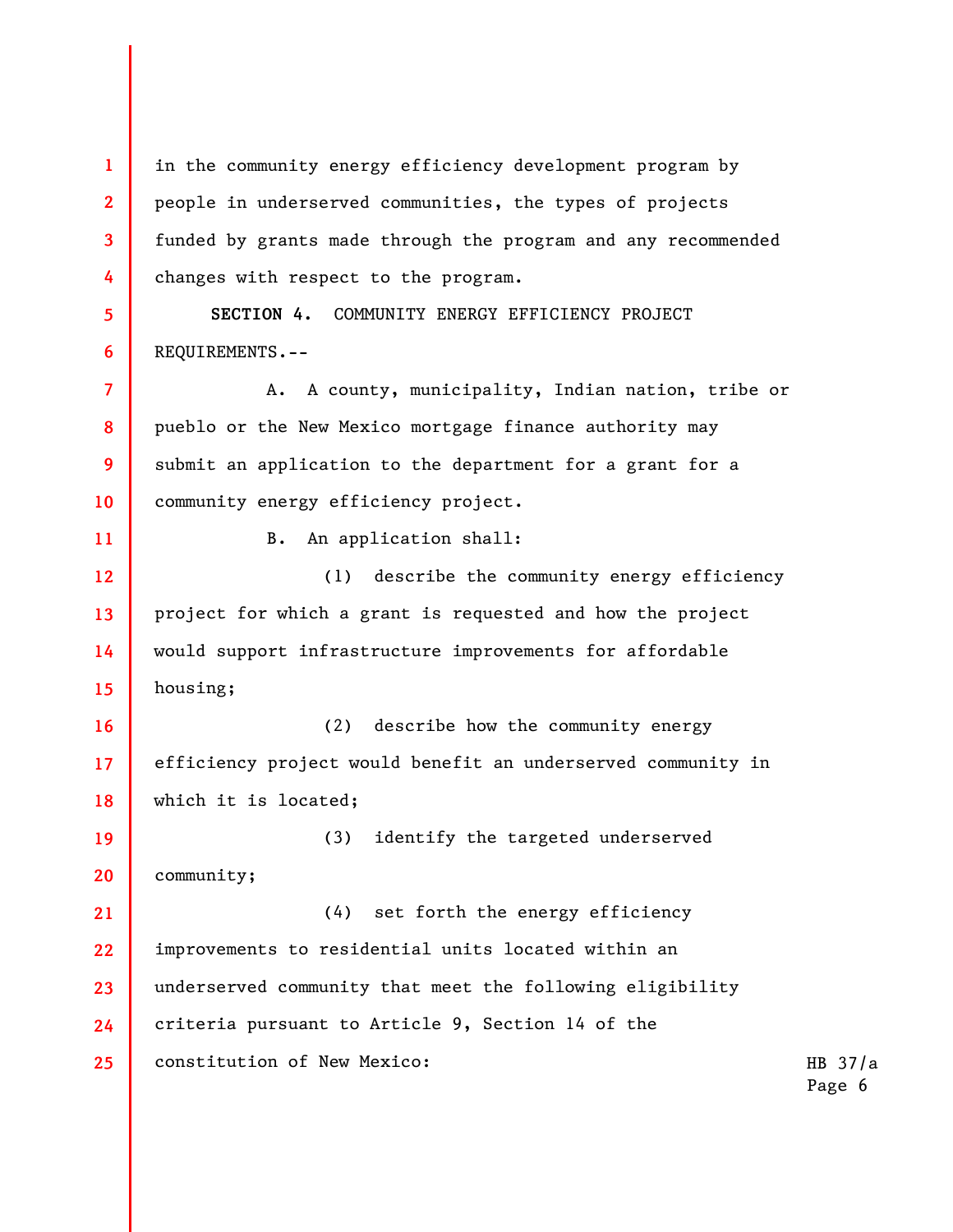HB 37/a 1 2 3 4 5 6 7 8 9 10 11 12 13 14 15 16 17 18 19 20 21 22 23 24 25 (a) residential housing units occupied by low-income persons within an underserved community; or (b) residential housing units within an underserved community that otherwise meet the criteria for housing that is affordable to low-income persons as established by the department in rule; (5) propose a series of energy efficiency measures expected to reduce energy use in targeted households and the estimated reduction of energy use from the implementation of the measures; (6) identify a service provider that will implement the energy efficiency measures in targeted households and set forth the experience of the service provider in working with the targeted underserved community; (7) identify one or more community partners that will identify and work with targeted households to implement a community energy efficiency project in an underserved community and set forth the experience of the community partner in working with the targeted underserved community; (8) set forth any commitment by a service provider or community partner to employ apprentices from a registered apprenticeship program that promotes diversity or to provide paid internships to persons from the targeted underserved community; and

Page 7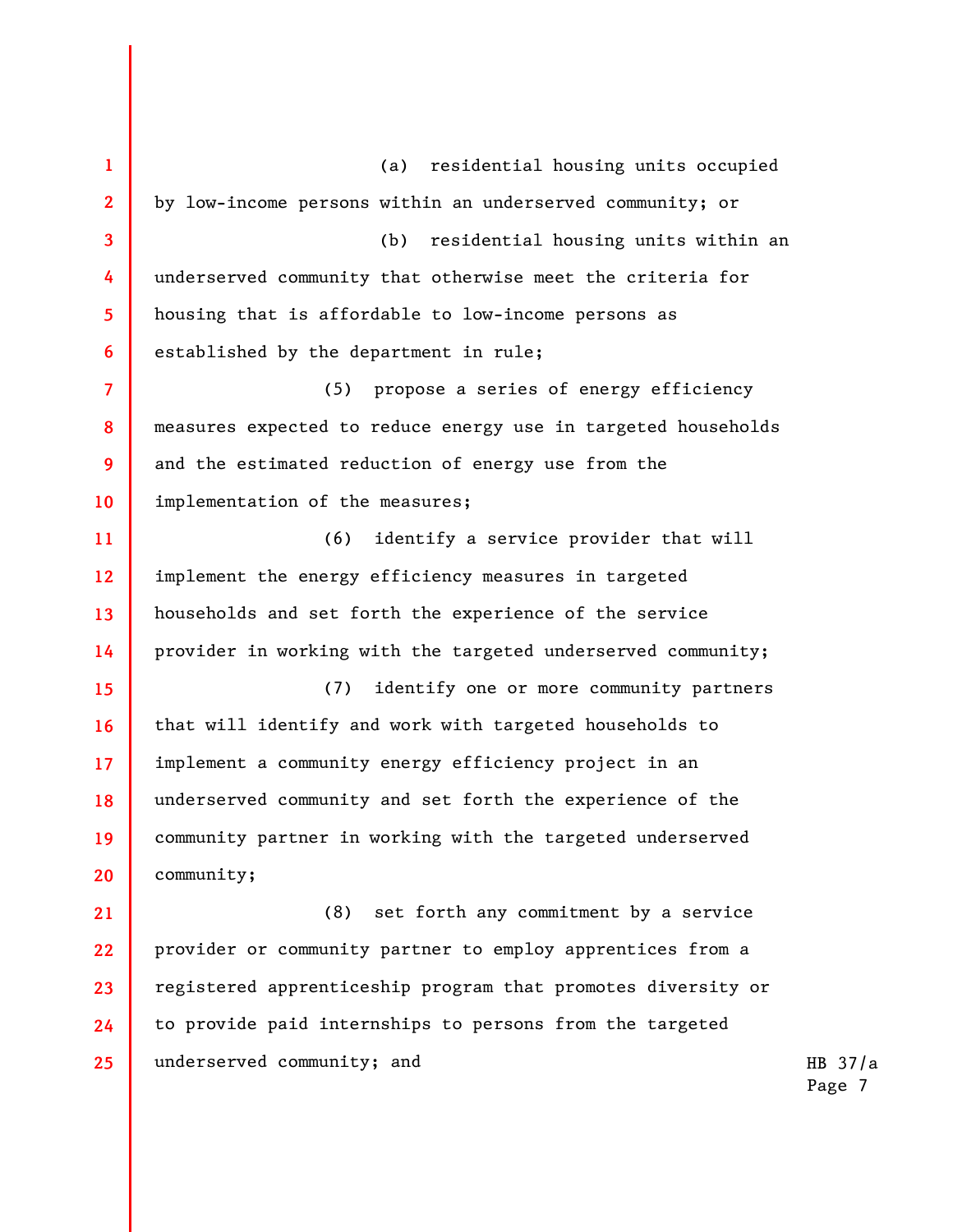(9) provide a project budget detailing anticipated expenditures and additional sources of funding that would complement a grant obtained pursuant to the Community Energy Efficiency Development Block Grant Act.

1

2

3

4

5

6

7

C. Notwithstanding the application requirements of Subsection B of this section, the New Mexico mortgage finance authority may submit an application that:

8 9 10 11 12 (1) describes the community energy efficiency project for which a grant is requested and how the project would support infrastructure improvements for affordable housing that would complement and not duplicate other energy efficiency programs in the state;

13 14 15 16 17 18 19 20 21 22 23 24 25 (2) either meets the requirements of Paragraphs (2) through (4) of Subsection B of this section or sets forth the energy efficiency improvements to residential housing units, regardless of whether the residential housing units are located in an underserved community; provided that the residential housing units meet the eligibility criteria established by the New Mexico mortgage finance authority pursuant to Article 9, Section 14 of the constitution of New Mexico; and provided further that the application describes how energy efficiency improvements to the residential housing units will help to reduce the energy burden of low-income households that may not qualify for other energy efficiency programs in the state;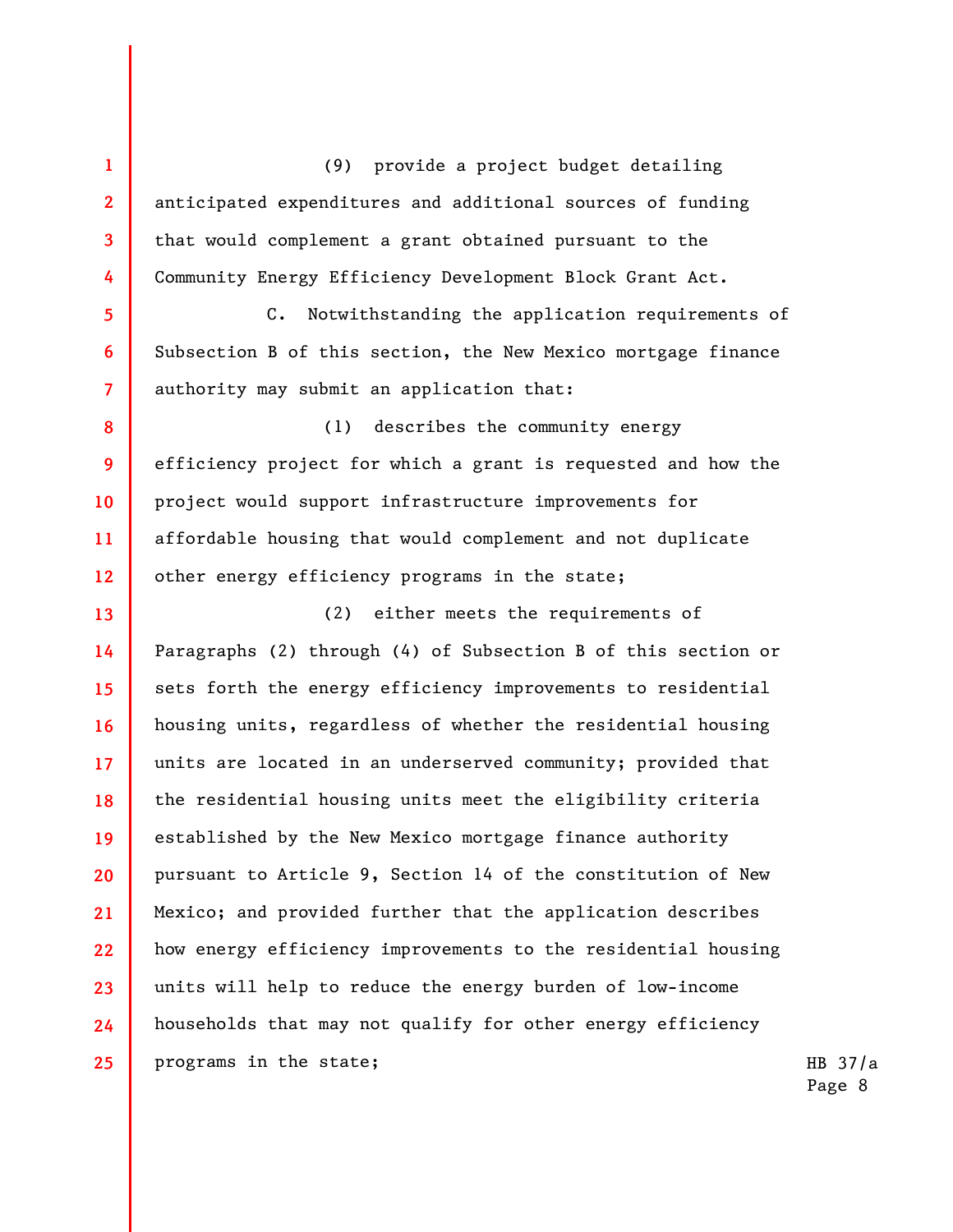1 2 3 4 5 6 7 8 9 10 11 12 13 14 15 16 17 18 19 20 21 22 23 24 25 (3) proposes a series of energy efficiency measures expected to reduce energy use in targeted households and the estimated reduction of energy use from the implementation of the measures; (4) identifies a service provider that will implement the energy efficiency measures in targeted households and sets forth the experience of the service provider in working with underserved communities; (5) identifies one or more community partners that will identify and work with targeted households and sets forth the experience of the community partner in working with underserved communities; and (6) provides a project budget detailing anticipated expenditures and additional sources of funding that would complement a grant awarded pursuant to the Community Energy Efficiency Development Block Grant Act. D. The department may require that applications meet additional criteria consistent with the goal of improving the energy efficiency, livability or public health and safety of affordable housing in underserved communities. SECTION 5. REQUIRED GRANT OF AUTHORITY.-- A. The Community Energy Efficiency Development Block Grant Act is enacted to allow the state, a county or a municipality to provide or pay the costs of financing infrastructure necessary to support affordable housing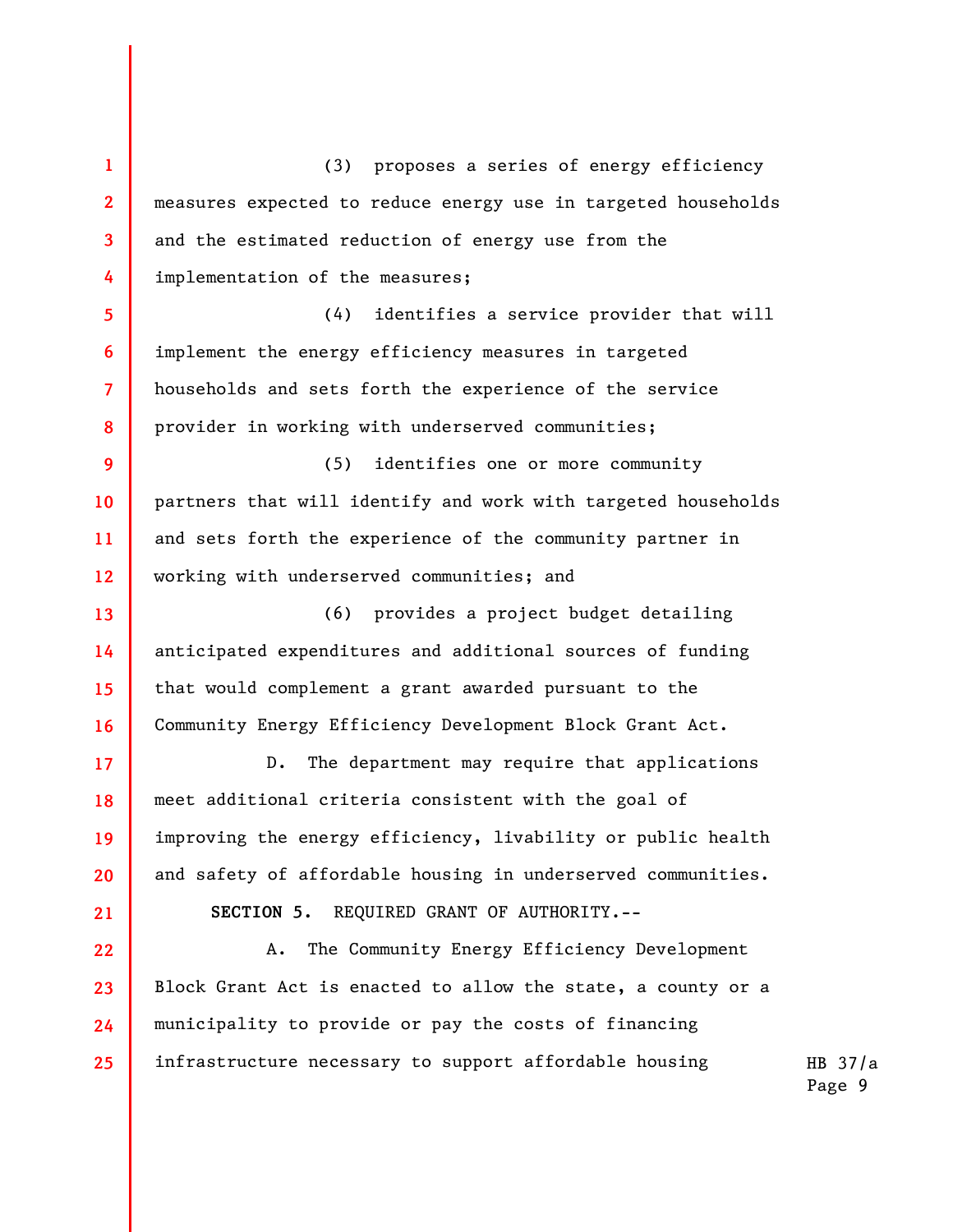projects as provided by Article 9, Section 14 of the constitution of New Mexico.

1

2

3

4

5

6

7

8

9

10

11

12

13

14

15

16

17

B. Prior to the department's final approval of an application for a grant pursuant to the Community Energy Efficiency Development Block Grant Act, an applicant that is a county or a municipality shall provide the department with a copy of the ordinance enacted by the county or municipality that provides the county's or municipality's formal approval for a specific community energy efficiency development block grant and includes in the ordinance the terms and conditions of the grant approved by the department. The department shall not approve an application for a community energy efficiency project if the county or municipality fails to enact an ordinance that gives formal approval for the terms and conditions approved by the department for the community energy efficiency development block grant and includes in the ordinance those exact terms and conditions.

18 19 20 21 22 23 24 25 C. Prior to the department's final approval of an application for a grant pursuant to the Community Energy Efficiency Development Block Grant Act, an applicant that is an Indian nation, tribe or pueblo shall provide the department with a copy of a resolution enacted by the Indian nation, tribe or pueblo that provides the Indian nation's, tribe's or pueblo's formal approval for a specific community energy efficiency development block grant and includes in the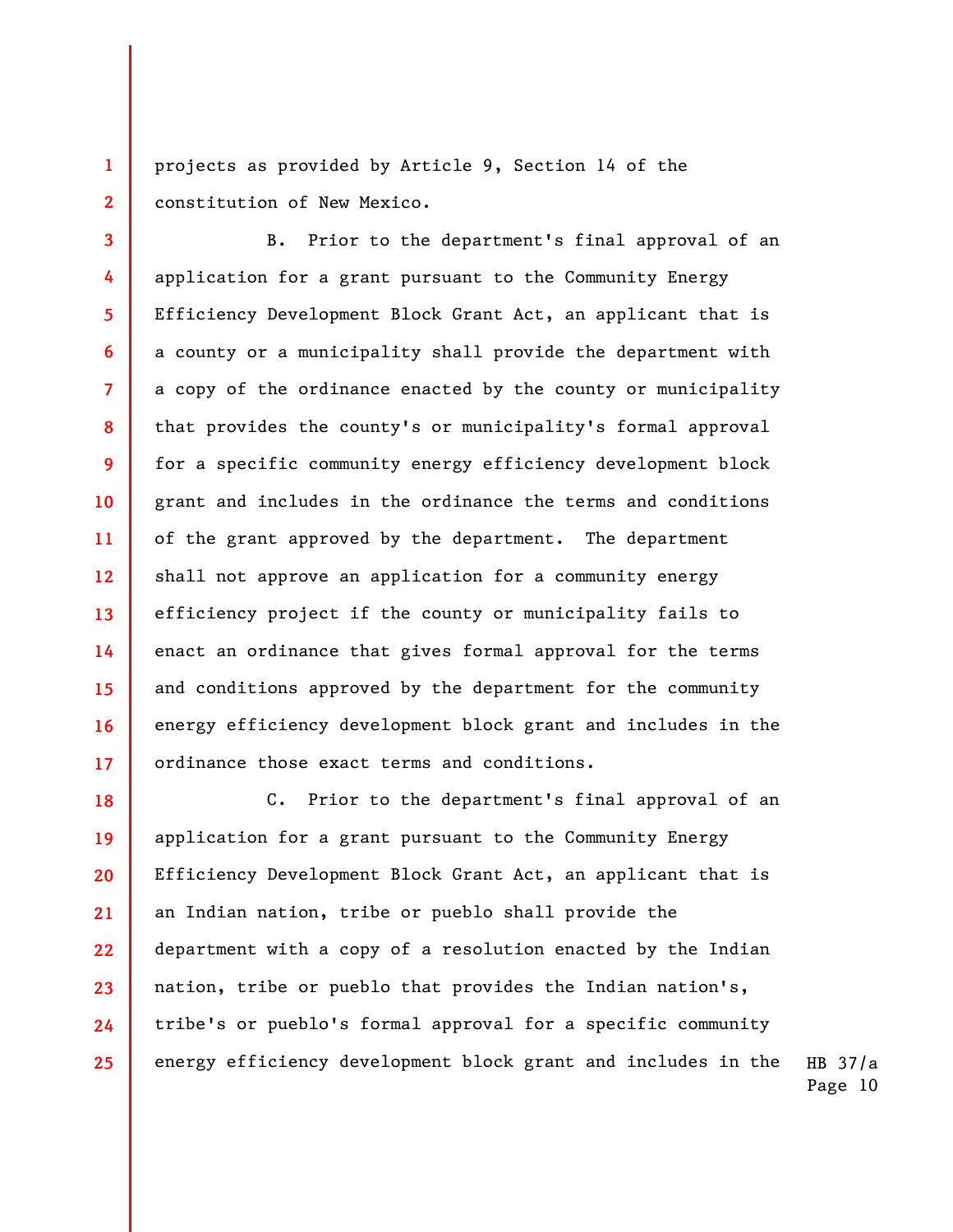ordinance the terms and conditions of the grant approved by the department. The department shall not approve an application for a community energy efficiency project if the Indian nation, tribe or pueblo fails to enact a resolution that gives formal approval for the terms and conditions approved by the department for the community energy efficiency development block grant and includes in the resolution those exact terms and conditions.

1

2

3

4

5

6

7

8

16

17

9 10 11 12 13 14 15 D. Prior to the department's final approval of an application from the New Mexico mortgage finance authority for a grant pursuant to the Community Energy Efficiency Development Block Grant Act, the New Mexico mortgage finance authority shall provide the department with formal approval of the New Mexico mortgage finance authority to accept a specific community energy efficiency development block grant.

SECTION 6. SELECTION OF COMMUNITY ENERGY EFFICIENCY PROJECTS.--

18 19 20 21 A. When reviewing and selecting community energy efficiency projects for grants from the community energy efficiency development block grant fund, the department shall consider:

22 23 (1) the estimated reduction in energy use from the project;

HB 37/a 24 25 (2) the geographic diversity of the portfolio of community energy efficiency projects to be

Page 11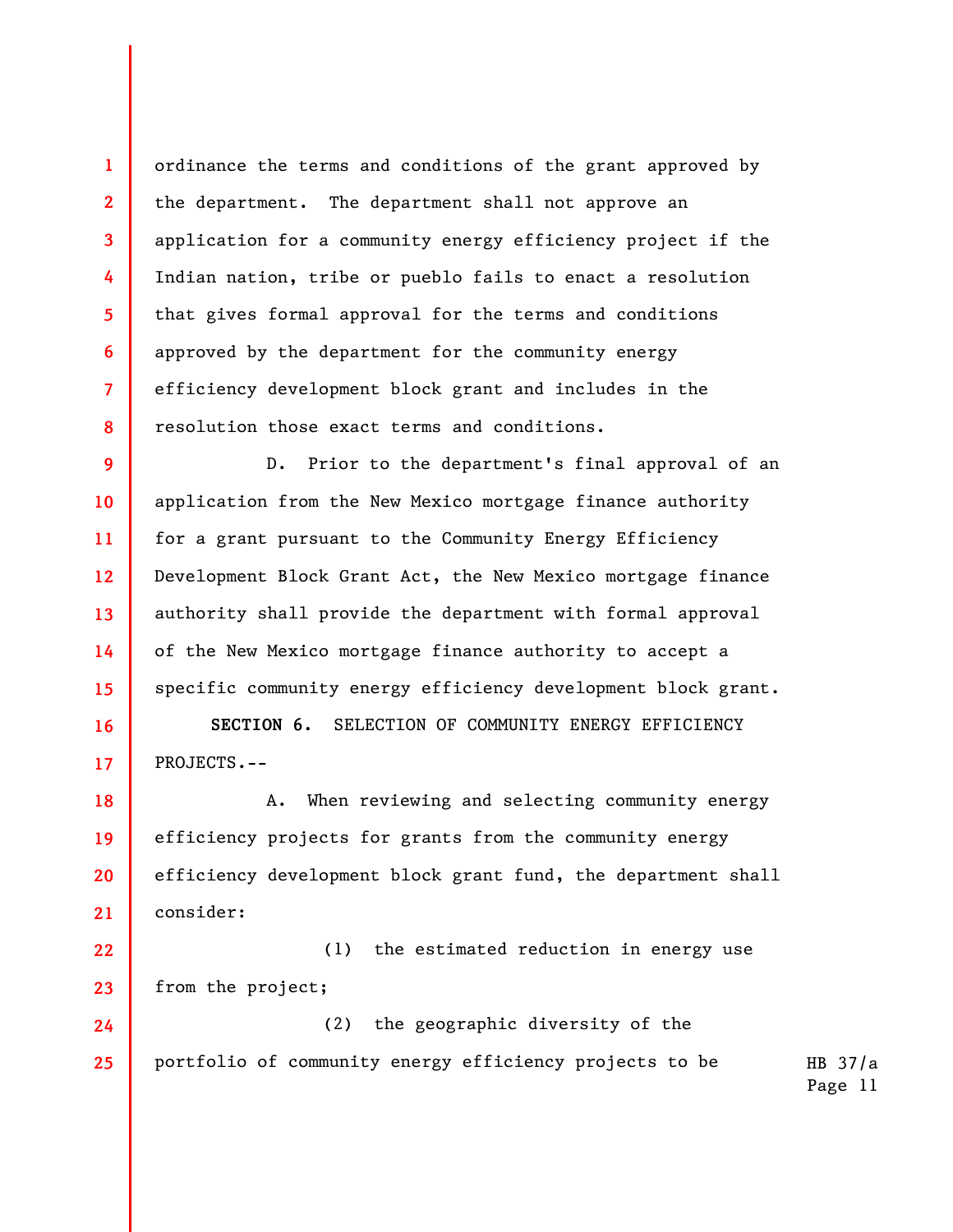1 approved by the department;

2 3 4 5 6 7 (3) the experience of each community partner or service provider identified in the application in working with the targeted underserved community; (4) whether the application includes a commitment by a service provider or community partner to employ apprentices from a registered apprenticeship program

8 9 that promotes diversity or to provide paid internships to persons from the targeted underserved communities;

10 11 12 (5) the value of the project as a demonstration project to provide data for the effectiveness of implementing similar projects elsewhere; and

13 14 15 (6) the degree to which the project benefits an underserved community, including any non-energy benefits and health benefits provided by the project.

16 17 18 19 B. Provided that the criteria are published in the project solicitation, the department may further consider in its review and selection of community energy efficiency projects:

20 21 22 23 (1) the degree to which the project will protect public health, including protecting underserved communities from a public health threat such as the coronavirus disease 2019;

24 25 (2) the degree to which the project will contribute to economic recovery, including from the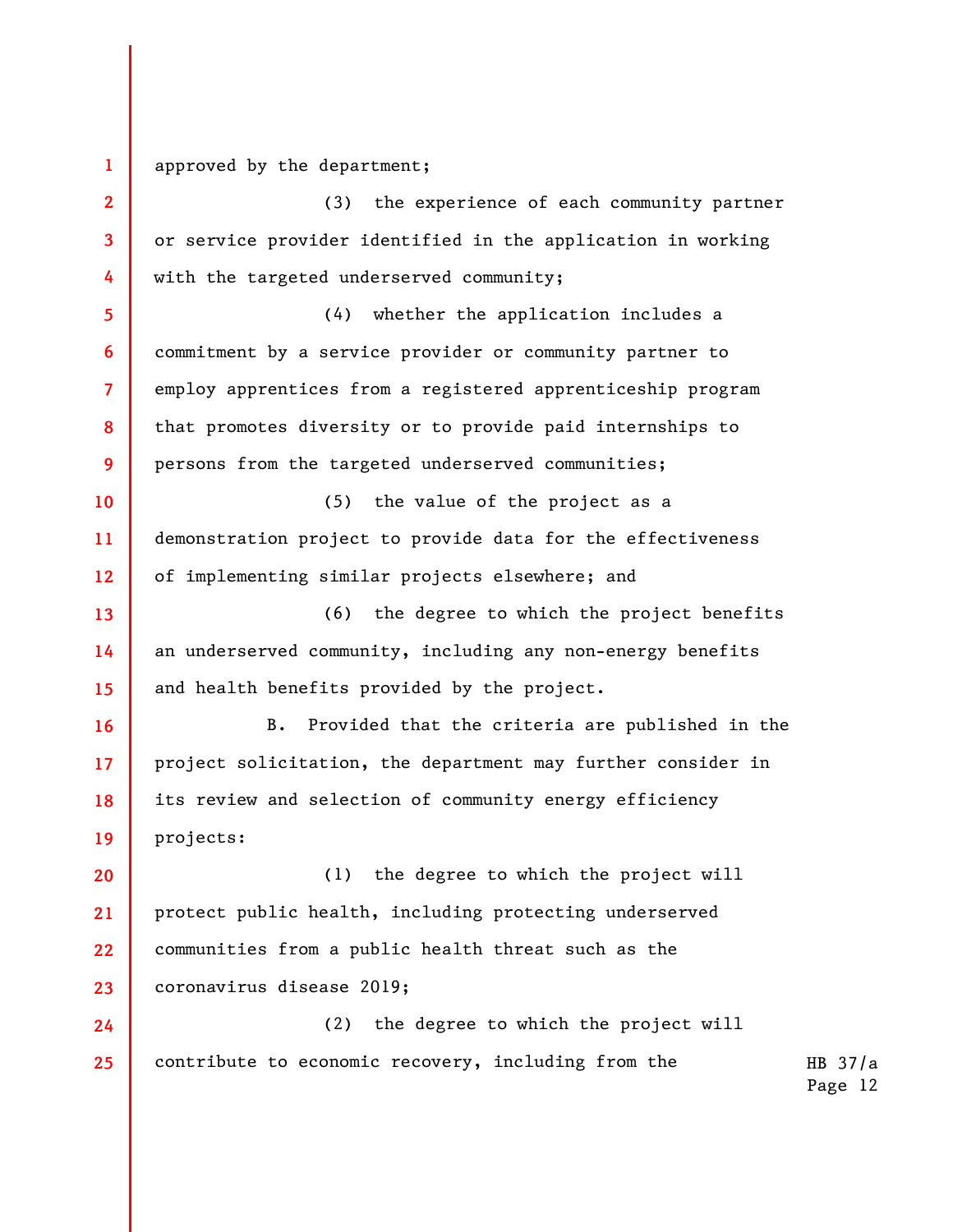1 2 3 4 5 6 7 8 9 10 11 12 13 14 15 16 17 18 19 20 21 22 23 24 25 coronavirus disease 2019 pandemic; or (3) the degree to which the project will reduce economic hardship of individual families due to the coronavirus disease 2019 pandemic. C. In considering an application from the New Mexico mortgage finance authority, the department shall consider whether full or partial funding of the New Mexico mortgage finance authority application would: (1) promote geographic diversity of the portfolio of community energy efficiency projects; (2) reduce the energy burden of low-income persons, within or outside of underserved communities, who would not be likely to otherwise receive energy efficiency improvements through other state programs; or (3) help create a portfolio of community energy efficiency projects that would best meet the goals of the Community Energy Efficiency Development Block Grant Act. SECTION 7. COMMUNITY ENERGY EFFICIENCY DEVELOPMENT BLOCK GRANT FUND CREATED--ADMINISTRATION.-- A. The "community energy efficiency development block grant fund" is created as a nonreverting fund in the state treasury. The fund consists of appropriations, gifts, grants and donations to the fund, federal funding for purposes consistent with the fund and income from investment of the fund; provided that federal funding allocated to the